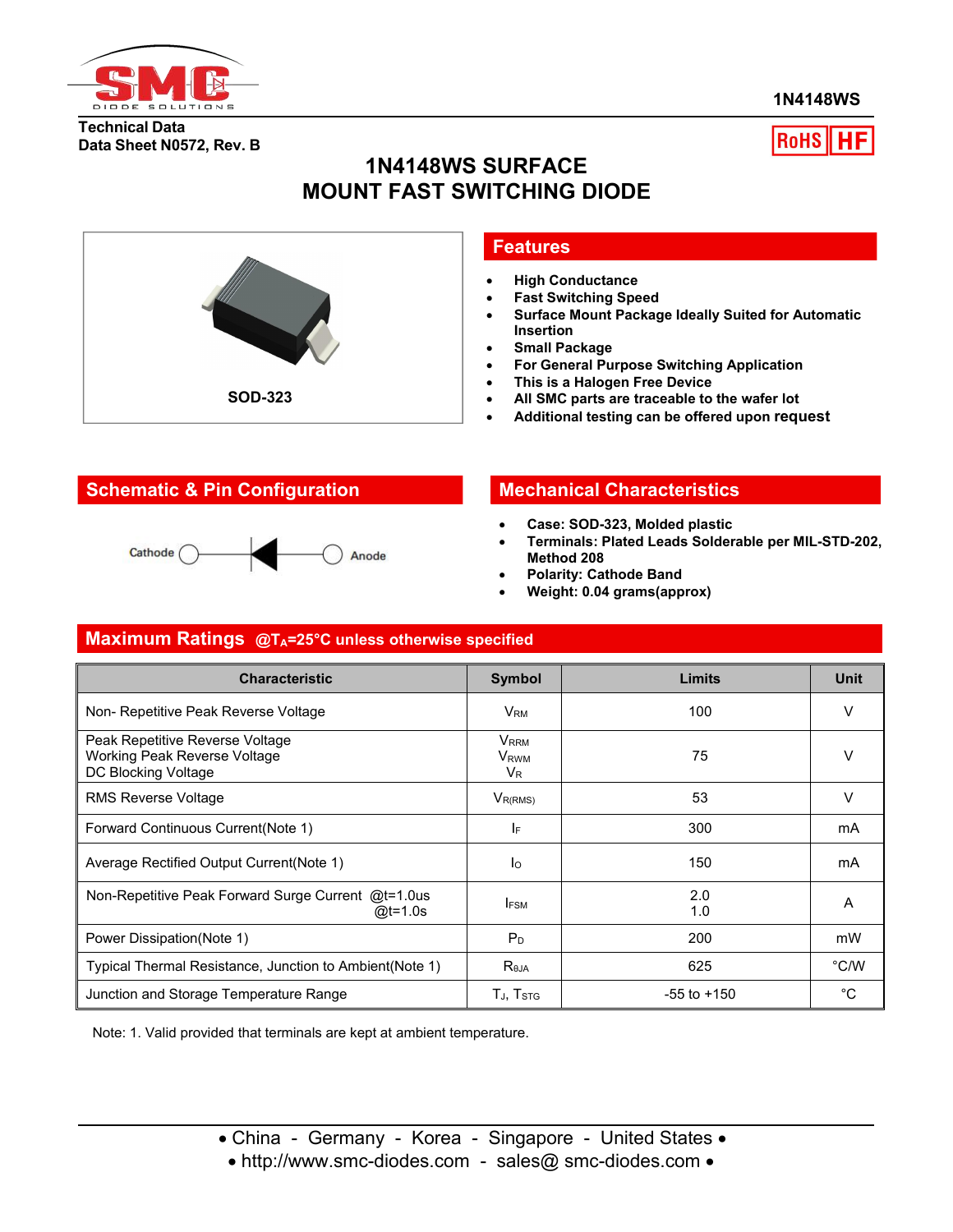

**Technical Data Data Sheet N0572, Rev. B**

#### **1N4148WS**

**RoHS** 

## **Electrical Characteristics @TA=25°C unless otherwise specified**

| <b>Characteristic</b>    | Symbol                   | <b>Min</b>               | <b>Max</b>                    | <b>Units</b> | <b>Test Condition</b>                                                     |
|--------------------------|--------------------------|--------------------------|-------------------------------|--------------|---------------------------------------------------------------------------|
| Forward Voltage*         | $\mathsf{V}_\mathsf{FM}$ |                          | 0.715<br>0.855<br>1.0<br>l.25 | V            | $@I_F=1.0mA$<br>$@I_F=10mA$<br>$@I_F=50mA$<br>$@I_F=150mA$                |
| Reverse Leakage Current* | <b>IRM</b>               | $\overline{\phantom{0}}$ | 2.5                           | uA           | $@V_R=75V$                                                                |
| Capacitance              | $C_T$                    |                          | ົ                             | pF           | $V_R = 0V$ , f=1.0MHz                                                     |
| Reverse Recovery Time    | $L_{\text{IT}}$          | -                        | 4                             | ns           | $ I_F=I_R=10$ mA<br>$I_{rr}$ =0.1X $I_{R}$ , R <sub>L</sub> =100 $\Omega$ |

\* Pulse width <  $300 \,\mu s$ , duty cycle <  $2\%$ 

## **Ratings and Characteristics Curves**



• http://www.smc-diodes.com - sales@ smc-diodes.com •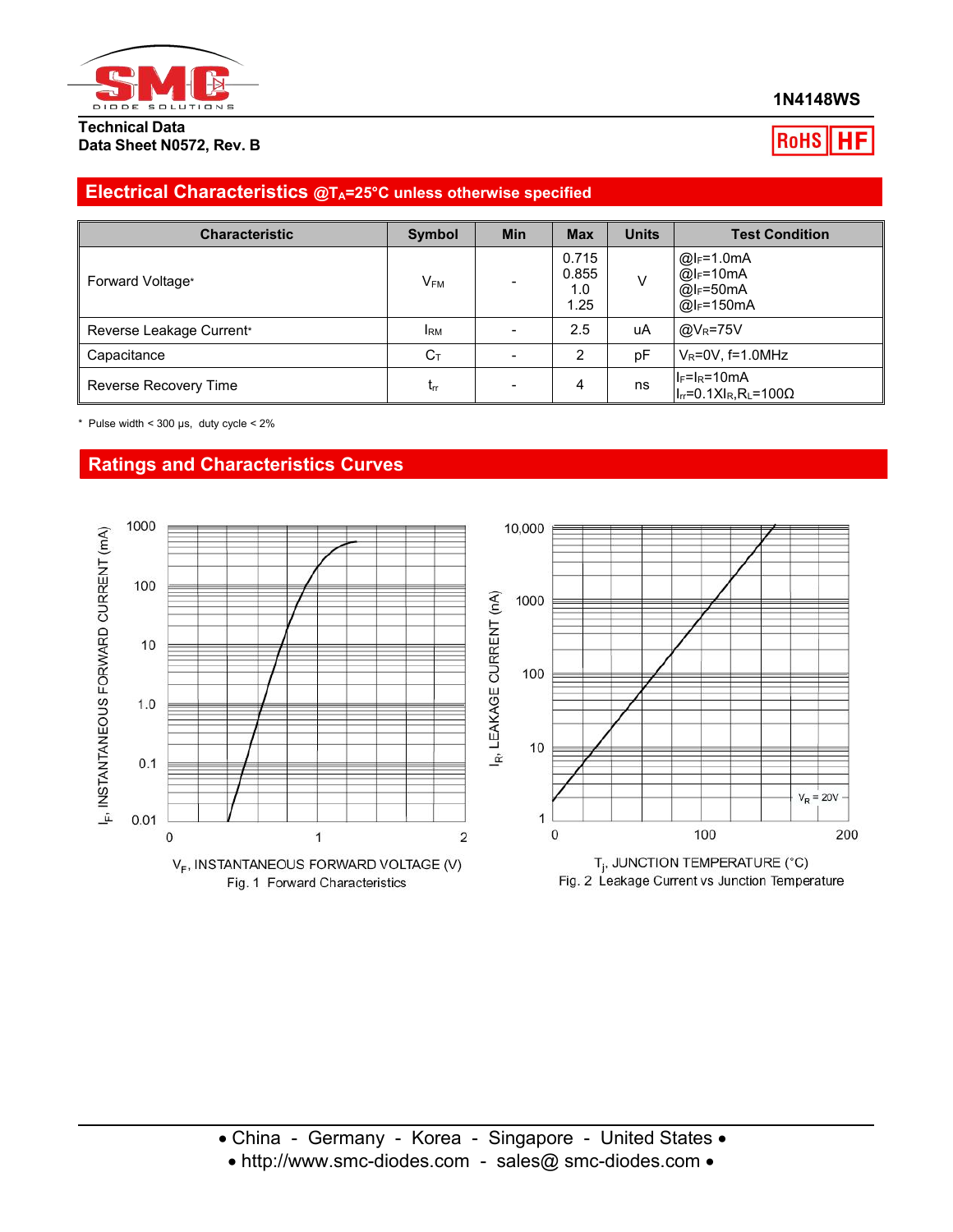

**1N4148WS**

#### **Technical Data Data Sheet N0572, Rev. B**

# $ROHS$   $H$ F

### **Ordering Information Marking Diagram**

| <b>Device</b> | <b>Package</b> | <b>Shipping</b> |
|---------------|----------------|-----------------|
| 1N4148WS      | SOD-323        | 3000pcs / reel  |
| 1N4148WSTR    | SOD-323        | 3000pcs / reel  |

For information on tape and reel specifications, including part orientation and tape sizes, please refer to our tape and reel packaging specification.





### **Mechanical Dimensions SOD-323(Inches/Millimeters)**





## **Carrier Tape Specification SOD-323**



| <b>SYMB</b>    | <b>Millimeters</b> |      |  |  |
|----------------|--------------------|------|--|--|
| OL             | Min.               | Max. |  |  |
| В              | 2.85               | 2.95 |  |  |
| С              | 1.20               | 1.30 |  |  |
| d              | 1.40               | 1.60 |  |  |
| E.             | 1.65               | 1.85 |  |  |
| F              | 3.40               | 3.60 |  |  |
| P              | 3.90               | 4.10 |  |  |
| P <sub>0</sub> | 3.90               | 4.10 |  |  |
| P1             | 1.90               | 2.10 |  |  |
| W              | 7.90               | 8.30 |  |  |

• China - Germany - Korea - Singapore - United States • • http://www.smc-diodes.com - sales@ smc-diodes.com •